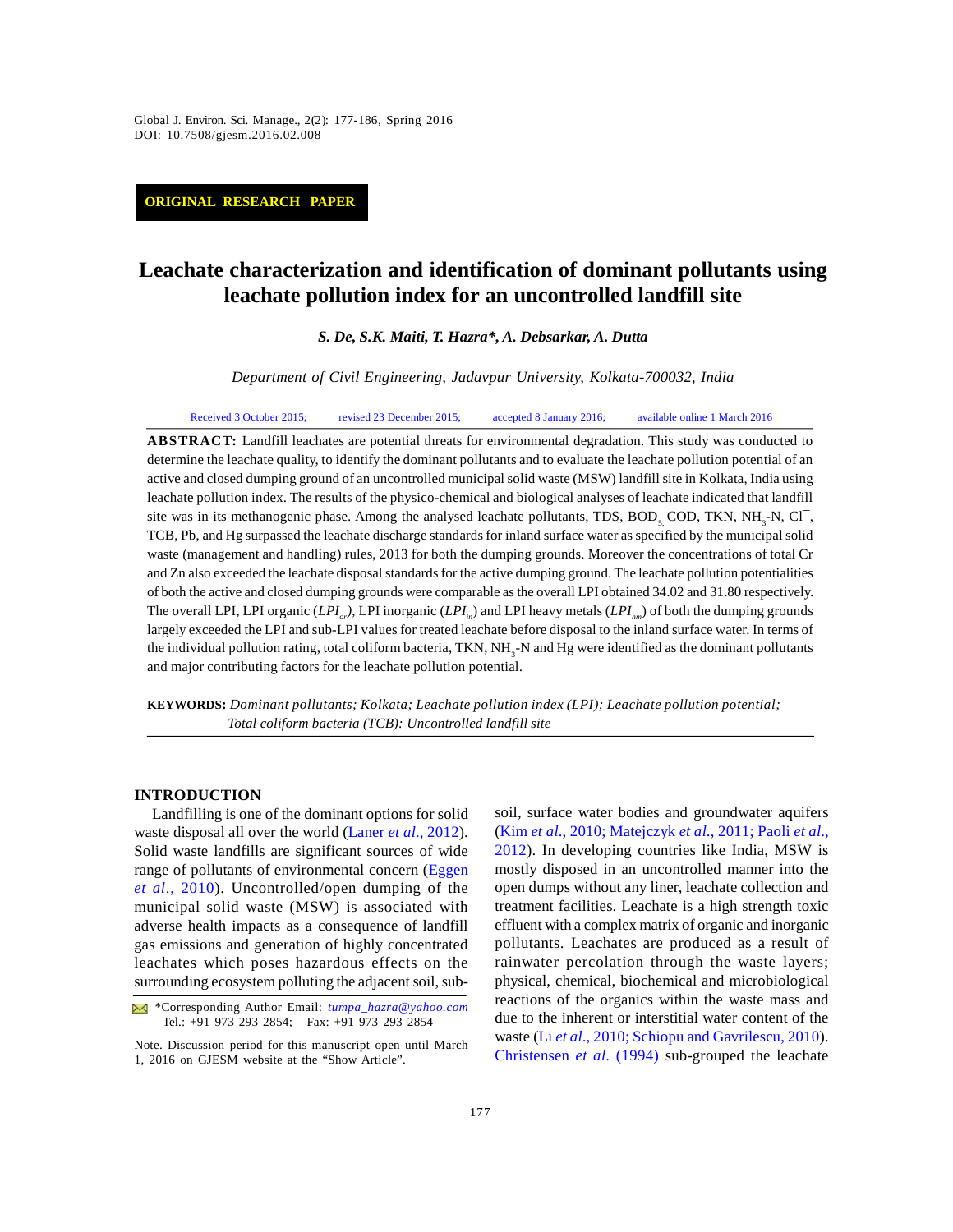pollutants in four major catagories: dissolved organic matter, inorganic macro components, heavy metals and xenobiotic organic compounds. Among the different leachate pollutants, organic substances, ammoniacal nitrogen and heavy metals are of significant concern to the environment (Yusof *et al*., 2009). Dissolved organic matter imparts a significant effect on other pollutant's characteristics by redox reactions and hydrophobic/ hydrophilic sorption (Seo *et al*., 2007). Ammonia is one of the odorous substances which are emitted from the landfill sites (Fang *et al*., 2012). Heavy metals are toxic, persistant, capable to bioaccumulate (Nguyen *et al*., 2013) and able to pollute the surrounding water resoursces to a landfill site (Awaz, 2015). Heavy metal pollution also leads to ecological risk (Karbassi *et al*., 2015). Thus leachate has the potential of polluting the adjoining aquatic and lithospheric systems unless remedial measures are implemented. To prioritize the actions of the remediation works, Kumar and Alappat, (2003a) formulated a method to identify the leachate pollution potential of different landfills by using an index known as leachate pollution index (LPI) and the dominant group of pollutants are analyzed by calculating the sub-leachate pollution indices: LPI organic (*LPI<sub>or</sub>*), LPI inorganic (*LPI<sub>in</sub>*) and LPI heavy Study metals (*LPIhm*) depending on the leachate characteristics (Kumar and Alappat, 2005b). In a study by Umar *et al*., 2010, LPI values of four landfills in Malaysia were investigated to identify the highly polluted landfill site so that immediate remediation works can be encouraged. In another study by Kale *et*

*al*., 2010, seasonal variation of LPI values were analysed suggesting that landfill leachate have more pollution potential during pre-monsoon in comparison to postmonsoon.

Since the knowledge of leachate composition is essential to evaluate the leachate pollution potential of a landfill site, the aim of the study was to monitor leachate characteristics of both the active and closed dumping grounds of the uncontrolled landfill site in Kolkata, India. Moreover, LPI and sub-LPI had been applied to rank and identify the dominant pollutants of the uncontrolled landfill site in Kolkata on the basis of their leachate pollution potential. Very few published data are available on the leachate pollution potential of the concerned landfill site. Thus, the present study would be helpful to identify the dominant pollutants present in the Dhapa landfill site and to assess the probability of leachate induced groundwater pollution along with developing a proper leachate management and treatment programs for the identified landfill site. This study has been performed in Dhapa uncontrolled landfill site in Kolkata, India during 2014-2015.

## **MATERIALS AND METHODS**

#### *Study area*

Kolkata, a metropolitan city of India has a population of 8 million generates about 3000 MT of MSW per day (Chattopadhyay *et al*., 2007). Without any prior treatment, bulk of the generated solid waste is disposed on the open/uncontrolled landfill site at Dhapa, Kolkata. No source segregation is practiced, except the rag



Fig. 1: Location of active and closed dumping ground at Dhapa uncontrolled landfill in Kolkata, India (Source: Google Earth)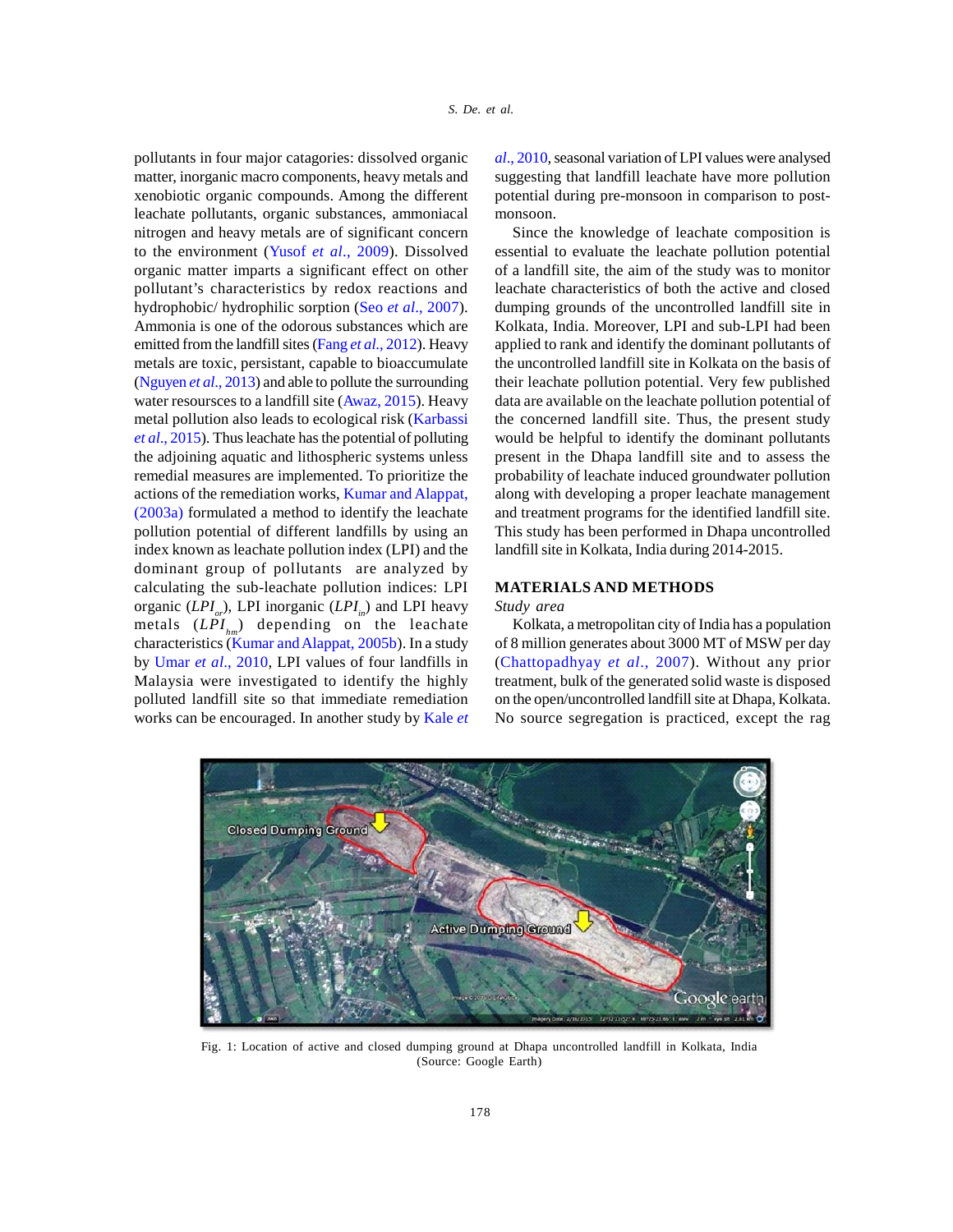| Parameters<br>$(mg/L)^a$ | Active dumping ground                                                                                                                                               |                                      | Closed dumping ground      |                                 | No. of<br>samples | Leachate<br>discharge<br>standards <sup>c</sup> |
|--------------------------|---------------------------------------------------------------------------------------------------------------------------------------------------------------------|--------------------------------------|----------------------------|---------------------------------|-------------------|-------------------------------------------------|
|                          | $Mean \pm SD^b$                                                                                                                                                     | Range                                | Mean $\pm$ SD <sup>b</sup> | Range                           |                   | Inland surface<br>water                         |
| pH                       | $8.2 \pm 0.15$                                                                                                                                                      | $7.8 - 8.4$                          | $8.2 \pm 0.24$             | $8.1 - 8.6$                     | 12                | $5.5 - 9$                                       |
| EC                       | $26228 \pm 10527$                                                                                                                                                   | $9557.14 - 41600$                    | $30775 \pm 16976$          | $12500 - 52600$                 | 12                |                                                 |
| <b>TDS</b>               | $10014 \pm 3274$                                                                                                                                                    | $5660 - 15700$                       | $5987.50 \pm 2875$         | $2320 - 9240$                   | 12                | 2100                                            |
| <b>COD</b>               | $5653 \pm 3253$                                                                                                                                                     | $2000 - 13200$                       | $2775 \pm 1939$            | $1200 - 5600$                   | 12                | 250                                             |
| BOD <sub>5</sub>         | $2641.58 \pm 1789$                                                                                                                                                  | $532 - 6440$                         | $1343.25 \pm 1030$         | $525 - 2800$                    | 12                | 30                                              |
| $Na+$                    | $2196.42 \pm 1094$                                                                                                                                                  | 869.57-4347.83                       | $2105.64 \pm 1636$         | $292.11 - 4000$                 | 12                |                                                 |
| $K^+$                    | $1794.30 \pm 824$                                                                                                                                                   | 561.22 - 2960                        | $1297.61 \pm 1420$         | 168.37 - 3375                   | 12                |                                                 |
| $Cl^{-}$                 | $4050.73 \pm 1446$                                                                                                                                                  | 2103-6735                            | $3740.23 \pm 1643$         | $2223 - 6062$                   | 12                | 1000                                            |
| HCO <sub>3</sub>         | $51049.38 \pm 53301$                                                                                                                                                | $6100 - 127032$                      | $22073.46 \pm 13093$       | $5319 - 44072$                  | 12                |                                                 |
| $PO43-P$                 | $18.88 \pm 16$                                                                                                                                                      | $1.20 - 56.10$                       | $9.09 \pm 8$               | $3.70 - 20.99$                  | 12                |                                                 |
| <b>TKN</b>               | $5529.22 \pm 3739$                                                                                                                                                  | $631 - 9139$                         | $2846 \pm 1388$            | $891 - 3961$                    | 12                | 100                                             |
| $NH3-N$                  | $1681.67 \pm 1451$                                                                                                                                                  | $168 - 4210$                         | $1341.28 \pm 676$          | $380 - 1865$                    | 12                | 50                                              |
| As                       | $0.03 \pm 0.03$                                                                                                                                                     | $0.0045 - 0.07$                      | $0.22 \pm 0.29$            | $0.01 - 0.56$                   | 12                | 0.2                                             |
| Total Cr                 | $3.22 \pm 3.78$                                                                                                                                                     | $0.31 - 10.43$                       | $1.19 \pm 1.37$            | $0.10 - 3.19$                   | 12                | 2.0                                             |
| Cu                       | $0.32 \pm 0.17$                                                                                                                                                     | $0.14 - 0.68$                        | $0.27 \pm 0.09$            | $0.17 - 0.37$                   | 12                | 3.0                                             |
| Total Fe                 | $4.26 \pm 3.41$                                                                                                                                                     | $0.80 - 11.25$                       | $3.16 \pm 4.14$            | $1.02 - 9.37$                   | 12                | -                                               |
| Hg                       | $0.87 \pm 1.06$                                                                                                                                                     | $0.21 - 2.65$                        | $1.20 \pm 0.94$            | $0.16 - 2.06$                   | 12                | 0.01                                            |
| Ni                       | $0.51 \pm 0.19$                                                                                                                                                     | $0.23 - 0.77$                        | $0.43 \pm 0.24$            | $0.20 - 0.75$                   | 12                | 3.0                                             |
| Pb                       | $0.60 \pm 0.22$                                                                                                                                                     | $0.37 - 1.06$                        | $0.69 \pm 0.32$            | $0.39 - 1.14$                   | 12                | 0.1                                             |
| Zn                       | $7.61 \pm 7.77$                                                                                                                                                     | $1.18 - 25.14$                       | $3.26 \pm 2.15$            | $1.0 - 5.66$                    | 12                | 5.0                                             |
| $CN^{-}$                 | $0.03 \pm .004$                                                                                                                                                     | $0.024 - 0.035$                      | $0.02 \pm 0.008$           | $0.01 - 0.03$                   | 12                | 0.2                                             |
| Phenolic<br>compounds    | $0.25 \pm 0.06$                                                                                                                                                     | $0.16 - 0.34$                        | $0.18 \pm 0.03$            | $0.14 - 0.21$                   | 12                | 1.0                                             |
| <b>TCB</b>               | $8\times10^{7} \pm 2.30$<br>$\sum_{i=1}^{n}$ $\sum_{i=1}^{n}$ $\sum_{i=1}^{n}$ $\sum_{i=1}^{n}$ $\sum_{i=1}^{n}$ $\sum_{i=1}^{n}$ $\sum_{i=1}^{n}$ $\sum_{i=1}^{n}$ | $4 \times 10^{7} - 11 \times 10^{7}$ | $7x10^6 \pm 1.41$          | $6\times10^{6} - 9\times10^{6}$ | 12                |                                                 |

Table 1: Comparison of leachate characteristics of the active and closed dumping ground at Dhapa uncontrolled landfill site in Kolkata, India

<sup>a</sup>Except pH and TCB (MPN/100 ml)

<sup>b</sup>Standard deviation

<sup>c</sup>Municipal solid waste (Management and handling) rules, 2013 (The gazette of India, 2013)

pickers who segregated the recyclable components in an unorganized, hazardous, and unhygienic way (Chattopadhyay *et al*., 2009).

Dhapa is located on the eastern part of Kolkata at latitude 22º 322 N and longitude 88º 262 E. Dhapa having around 24.71 ha of landfill area is situated on the western part of East Kolkata Wetlands (EKW) (Hazra and Goel, 2009). The landfill site is operational since 1981 and consists of an eastern dumping area i.e. "Eastern mound" (active) and a western dumping area i.e. "Western mound" (closed since 2009) (USEPA, 2010) (Fig. 1). The landfill site is non-engineered, unlined, open dump without any arrangements for leachate collection and treatment system with nominal daily cover. In Dhapa, MSW is disposed on the level ground whose permeability  $(10^{-5}$  to  $10^{-6}$  cm/s) is less than the permeability of the dumped solid waste  $(10^{-3})$ cm/s) (KEIP, 2005). Moreover as the landfill site is without any leachate collection system and not confined by earthen embankments, major portion of the leachate flows out laterally from the waste heap. There are many groundwater zones and surface water

bodies (jheels and bheris) around Dhapa landfill site which are habitually contaminated by landfill leachate. An area of about 800 ha adjacent to Dhapa landfill site are used for cultivation (Patra *et al*., 2001). Ground water along with surface water of this area is used for irrigation of the nearby agricultural fields. As a result, diseases such as hepatitis, diarrhoea, vomiting, abdominal pain, dysentery etc. have been frequently occurring in majority of the people of Makaltala, Durgapur, Khanaberia etc. villages around Dhapa landfill site.

## *Leachate sampling and analysis*

To determine leachate characteristics and pollution potential of the Dhapa uncontrolled landfill site in Kolkata, leachate samples were collected every month from both the dumping grounds for a period of one year from May 2014 to April 2015. Six representative samples of leachate were collected from each of the active and closed mound of the landfill site in pre acidwashed high density polyethylene bottles of 1litre capacity from the leachate streams flowing out from the base of the waste dump and were mixed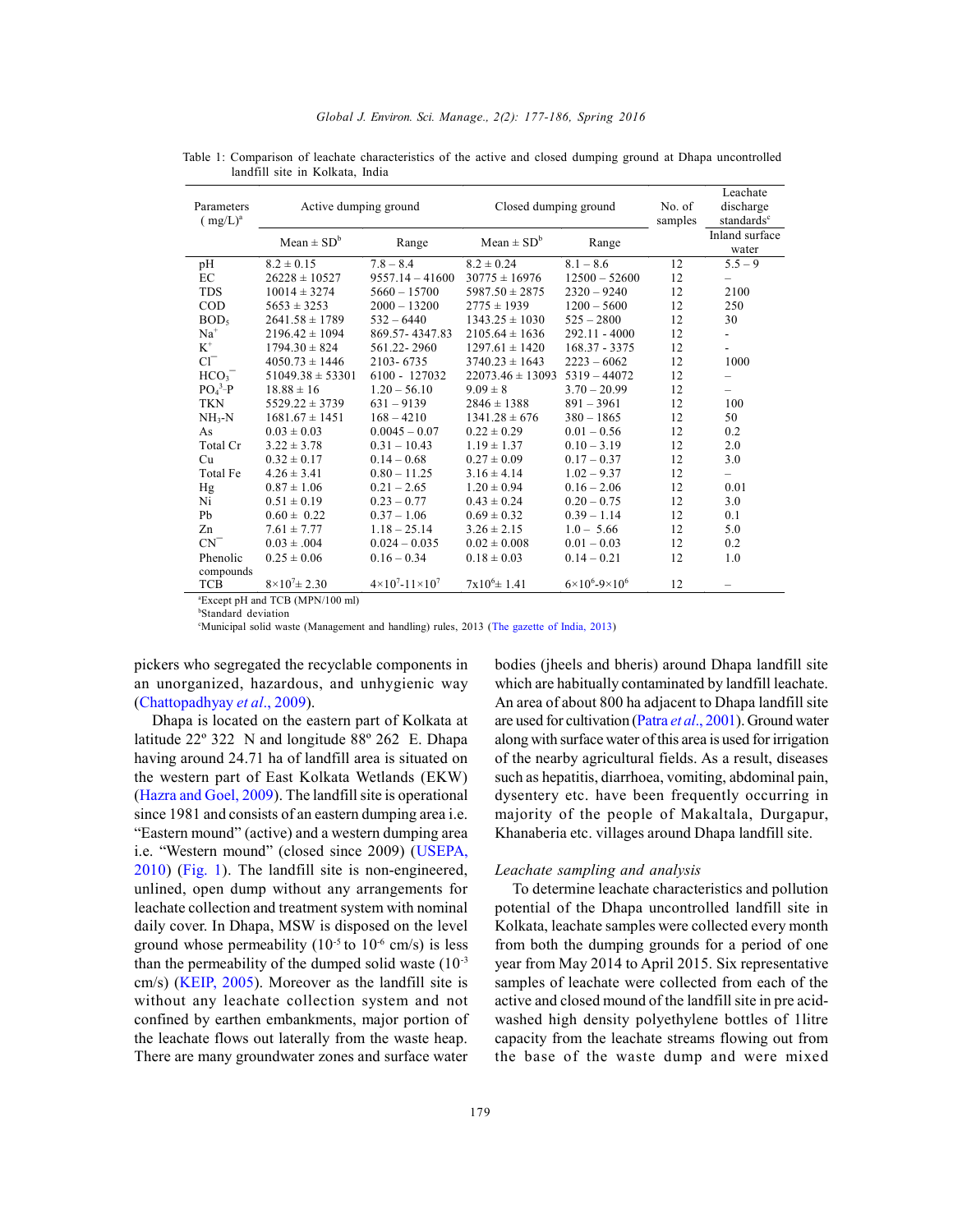homogeneously to yield a composite sample representing each site. For the determination of heavy metals, 100 ml of the collected leachate samples were acidified with 5N nitric acid at pH <2. All the chemicals used were of analytical grade (AR) purchased from Merck Company.

shortly to the laboratory and stored under dark at  $4^{\circ}C$ . The selected parameters were subsequently analysed with three replicates. The physico-chemical and biological parameters were analysed according to the internationally accepted standard methods (APHA, AWWA, WPCF  $20<sup>th</sup>$  edition). The various parameters determined in leachate includes: pH (using ECO Test pH 2, Eutech Instruments), electrical conductivity (EC) (using Deluxe conductivity meter- 601 from Electronics dis India), total dissolved solids (TDS) (Gravimetric method), sodium and potassium (flame photometric determined in leachate includes: pH (using ECO Test<br>pH 2, Eutech Instruments), electrical conductivity (EC)<br>(using Deluxe conductivity meter-601 from Electronics<br>India), total dissolved solids (TDS) (Gravimetric<br>method), pH 2, Eutech Instruments), electrical conductivity (EC)<br>(using Deluxe conductivity meter-601 from Electronics<br>India), total dissolved solids (TDS) (Gravimetric<br>method), sodium and potassium (flame photometric<br>method), chlo (using Delixe conductivity meter-601 from Electronics<br>India), total dissolved solids (TDS) (Gravimetric<br>method), sodium and potassium (flame photometric<br>method), chloride(Cl<sup>-</sup>) (Argentometric method),<br>bicarbonate (HCO<sub>3</sub> ssolved solids (TDS) (Gravimetric<br>
a and potassium (flame photometric<br>
ide(Cl<sup>-</sup>) (Argentometric method),<br>
CO<sub>3</sub><sup>-</sup>) (using titrimetric methods),<br>
(using nano-colorimeter 500D),<br>
<sup>3-</sup>- P) (stannous chloride method),<br>
ogen ammoniacal-nitrogen (NH<sub>3</sub>-N) (using Expandable ion analyzer EA940), total Kjeldahl nitrogen (TKN) (Semi-Micro-Kjeldahl Method), five days biochemical oxygen demand  $(BOD<sub>c</sub>)$  (Azide modification of the Winkler method), chemical oxygen demand (COD) (open reflux digestion method), phenolic compounds (using UV-VIS spectrophotometer), total coliform bacteria (TCB) (Multiple tube fermentation technique) and the concentrations of arsenic, cadmium, total chromium, copper, total iron, mercury, manganese, nickel, Lead and Zinc were estimated using a graphite furnace (HGA Graphite Furnace) associated with Perkin Elmer Analyst 400 atomic absorption spectrometer (AAS) by electrothermal atomization.

After determining the leachate characteristics, LPI and Sub-LPI values for both the dumping grounds in Dhapa were calculated using the Eq. 1 (Kumar and Alappat, 2005a).

$$
LPI = \sum_{l=1}^{n} w_l p_l
$$
 to  
on

where  $LPI =$  the weighted additive leachate pollution index,  $w_i$  = the weight for the *i*th pollutant variable,  $p_i$  = the sub index score of the *i*th leachate pollutant variable,  $n =$  number of leachate pollutant variables

used in calculating LPI and  $\sum_{i=1} w_i = 1$ 

## **RESULTS AND DISCUSSION**

*Leachate characterization*

After collection, leachate samples were transferred analysed parameters like TDS, COD, BOD, Cl<sup>-</sup>, TKN, The physical, chemical and biological characteristics of the leachate samples collected from both the dumping grounds at Dhapa uncontrolled landfill site are summarized in Table 1. The concentrations of the *Leachate characterization*<br>The physical, chemical and biological characteristics<br>of the leachate samples collected from both the<br>dumping grounds at Dhapa uncontrolled landfill site<br>are summarized in Table 1. The concentr as specified by the Municipal solid waste (Management and handling) rules, 2013 (The gazette of India, 2013) notified by Ministry of Environment and Forests (MoEF) for both the leachate samples of the active and closed dumping ground at Dhapa to be disposed in inland surface water. Moreover, the concentrations of total Cr and Zn were also surpassed the standard discharge values in the leachate samples of the active dumping ground.

> pH of the leachates varied in the range of 7.8 - 8.4 for the active dumping ground and 8.1 - 8.6 for the closed dumping ground at Dhapa landfill site. The leachate samples were in the alkaline range. According to Chian and De Walle (1976), pH of leachate becomes alkaline in nature as the free volatile fatty acids are used up by the methane producing bacteria. Although waste deposition continues in the landfill site, acidogenic leachates were not observed as the ratio of the old and stabilized waste to the newly deposited waste are high (Demirbilek *et al*., 2013). EC varied in the range of 9557.14 – 41600 mg/Lwith a mean value of 26228 mg/Lfor the active dumping ground and 12500 – 52600 mg/L with a mean value of 30775 mg/L for the closed dumping ground. Conductivity of the leachate samples is mainly due to the presence of the major ions like Calcium, magnesium, sodium and potassium (Johansen and Carlson, 1976). TDS varied in the range of 5660 - 15700 mg/L with a mean value of 10014 mg/L for the active dumping ground and 2320 - 9240 mg/L with a mean value of 5987.50 mg/L for the closed dumping ground. Leaching of ions may be responsible (Johansen and Carlson, 1976). I DS varied in the range<br>of 5660 - 15700 mg/L with a mean value of 10014 mg/L<br>for the active dumping ground and 2320 - 9240 mg/L<br>with a mean value of 5987.50 mg/L for the closed<br>dumping groun between 2103 - 6735 mg/L for the active dumping ground and 2223 - 6062 mg/L for the closed dumping ground at Dhapa which were higher than the values as observed by Mandal, (2007). Chloride is one of the inorganic macro components whose sorption, complexation and precipitation reactions are negligible. Thus it can act as a conservative pollutant (Kjeldsen *et al*., 2002). Like Dhapa which v<br>by Mandal, (2<br>macro compon<br>precipitation r<br>as a conservativ<br>Cl¯, Na<sup>+</sup> can al<br>Na<sup>+</sup> does not u  $Cl^{-}$ , Na<sup>+</sup> can also act as a conservative pollutant since Na<sup>+</sup> does not undergo complexation and precipitation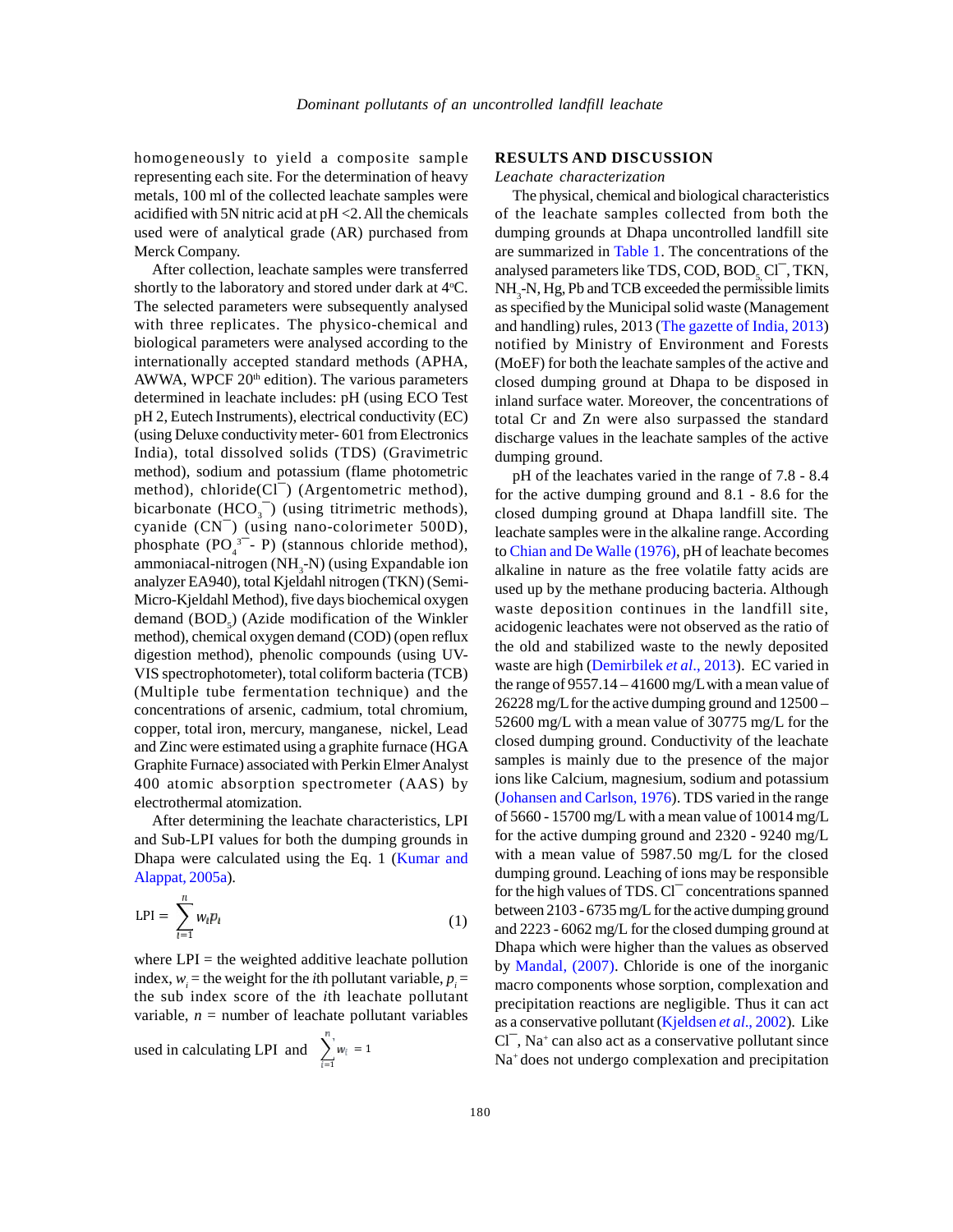| Parameters            | Weights, |                          | Active dumping ground | Closed dumping ground |                   |                |                   |
|-----------------------|----------|--------------------------|-----------------------|-----------------------|-------------------|----------------|-------------------|
| (1)                   | $W_i$    | Mean <sup>a</sup> values | Individual            | Overall               | Mean <sup>a</sup> | Individual     | Overall           |
|                       | (2)      | (mg/L)                   | pollution             | pollution             | values            | pollution      | pollution         |
|                       |          | (3)                      | rating, $p_i$         | rating, $w_i p_i$     | (mg/L)            | rating, $p_i$  | rating, $w_i p_i$ |
|                       |          |                          | (4)                   | (5)                   | (6)               | (7)            | (8)               |
| pH                    | 0.055    | 8.2                      | 5                     | 0.28                  | 8.2               | 5              | 0.28              |
| TDS                   | 0.050    | 10014.17                 | 20                    | 1.0                   | 5987.50           | 13             | 0.65              |
| BOD <sub>5</sub>      | 0.061    | 2641.58                  | 45                    | 2.75                  | 1343.25           | 32             | 1.95              |
| <b>COD</b>            | 0.062    | 5653                     | 66                    | 4.09                  | 2775              | 55             | 3.41              |
| <b>TKN</b>            | 0.053    | 5529.22                  | 100                   | 5.30                  | 2846              | 94             | 5.0               |
| $NH3-N$               | 0.051    | 1681.67                  | 100                   | 5.10                  | 1341.28           | 100            | 5.10              |
| Total Fe              | 0.045    | 4.26                     | 5                     | 0.23                  | 3.16              | 5              | 0.23              |
| Cu                    | 0.050    | 0.32                     | 6                     | 0.30                  | 0.27              | 6              | 0.30              |
| Ni                    | 0.052    | 0.51                     | 6                     | 0.31                  | 0.43              | 6              | 0.31              |
| Zn                    | 0.056    | 7.61                     | $\overline{7}$        | 0.39                  | 3.26              | 6              | 0.34              |
| Pb                    | 0.063    | 0.60                     | $\overline{7}$        | 0.44                  | 0.69              | 8              | 0.50              |
| Total Cr              | 0.064    | 3.22                     | 17                    | 1.09                  | 1.19              | $\overline{7}$ | 0.45              |
| Hg                    | 0.062    | 0.87                     | 81                    | 5.02                  | 1.20              | 92             | 5.70              |
| As                    | 0.061    | 0.03                     | 5                     | 0.31                  | 0.22              | 5              | 0.31              |
| Phenolic<br>compounds | 0.057    | 0.25                     | 5                     | 0.29                  | 0.18              | 5              | 0.29              |
| $Cl^-$                | 0.048    | 4050.73                  | 34                    | 1.63                  | 3740.23           | 31             | 1.49              |
| $CN^{-}$              | 0.058    | 0.03                     | 5                     | 0.29                  | 0.02              | 5              | 0.29              |
| TCB                   | 0.052    | $8\times10^{7}$          | 100                   | 5.2                   | $7x10^6$          | 100            | 5.2               |
| Total                 |          |                          |                       | 34.02                 |                   |                | 31.80             |
| LPI value             |          |                          |                       | 34.02                 |                   |                | 31.80             |
|                       |          |                          |                       | using Eq.1)           |                   |                | $(u\sin g Eq.1)$  |

Table 2: Leachate pollution index (LPI) for the active and closed dumping ground at Dhapa, Kolkata

aExcept pH and TCB (MPN/100 ml)

reactions (*Erses <i>et al.*, 2008). K<sup>+</sup> can also be used as a the conservative pollutant and dilution indicator in the leachate system (Demirbilek *et al*., 2013). Thus high concentrations of  $Na^+$  and  $K^+$  were found in both the dumping grounds with mean values being 2196.42 mg/ Land 1794.30 mg/Lrespectively for the active dumping ground and 2105.64 mg/Land1297.61mg/Lrespectively for the closed dumping ground. At the pH range of 7.0- 8.6,  $HCO<sub>3</sub><sup>-</sup>$  ions are mainly responsible for the alkalinity of the leachate samples (Clement *et al*., 1995). High values of bicarbonate concentrations were observed with the mean values being 51049.38 mg/Lfor the active dumping ground and 22073.46 mg/L for the closed dumping ground.  $PO_4^{3}$  - P is mainly released into the the a leachate by the biological degradation of the organic matter containing phospholipids and phosphoproteins (Fatta *et al.*, 1999).  $PO_4^3$  - P concentrations varied in the c the range of  $1.20 - 56.10$  mg/L with the mean value being 18.88 mg/L for the active dumping ground and 3.70 – 20.99 mg/L with the mean value being 9.09 mg/L for the closed dumping ground. The concentration of COD for the active dumping ground (5653 mg/L) was slightly higher than the closed dumping ground (2775 mg/L). Similar results were also observed for  $BOD<sub>5</sub>$ . i Low concentrations of COD and  $BOD<sub>5</sub>$  indicated that 1

the leachate were in their intermediate stage as  $\text{BOD}_s/$ COD ratio were in between 0.1 - 0.5 (Foo and Hameed, 2009). These intermediate biodegradability  $(BOD<sub>5</sub>/$ COD) values were due to the continuous process of waste deposition. High concentrations of ammoniacal nitrogen were observed in both the active (1681.67 mg/ L) and closed dumping grounds (1341.28 mg/L) at Dhapa. Decomposition of proteins may be responsible for the release of ammonia from the solid waste. Increase in oxygen demand and eutrophication of the aquatic resources are the notable consequences of nitrogen pollution by ammoniacal nitrogen (Gupta *et al*., 2015). TKN ranged between 631 – 9139 mg/L for the active dumping ground and 891 – 3961 mg/L for the closed dumping ground. TKN decreases during stabilization (Abd EI-Salam and Abu-Zuid, 2015) but in the current study high concentrations of TKN were attributed to the ongoing process of waste disposal. Very low concentrations of cyanide and phenol were observed in both of the dumping grounds with the mean values being 0.03 mg/L and 0.25 mg/L respectively for the active dumping ground; 0.02 mg/L and 0.18 mg/ L respectively for the closed dumping ground as industrial wastes were not disposed in the concerned landfill site (Kale *et al*., 2010). TCB is one of the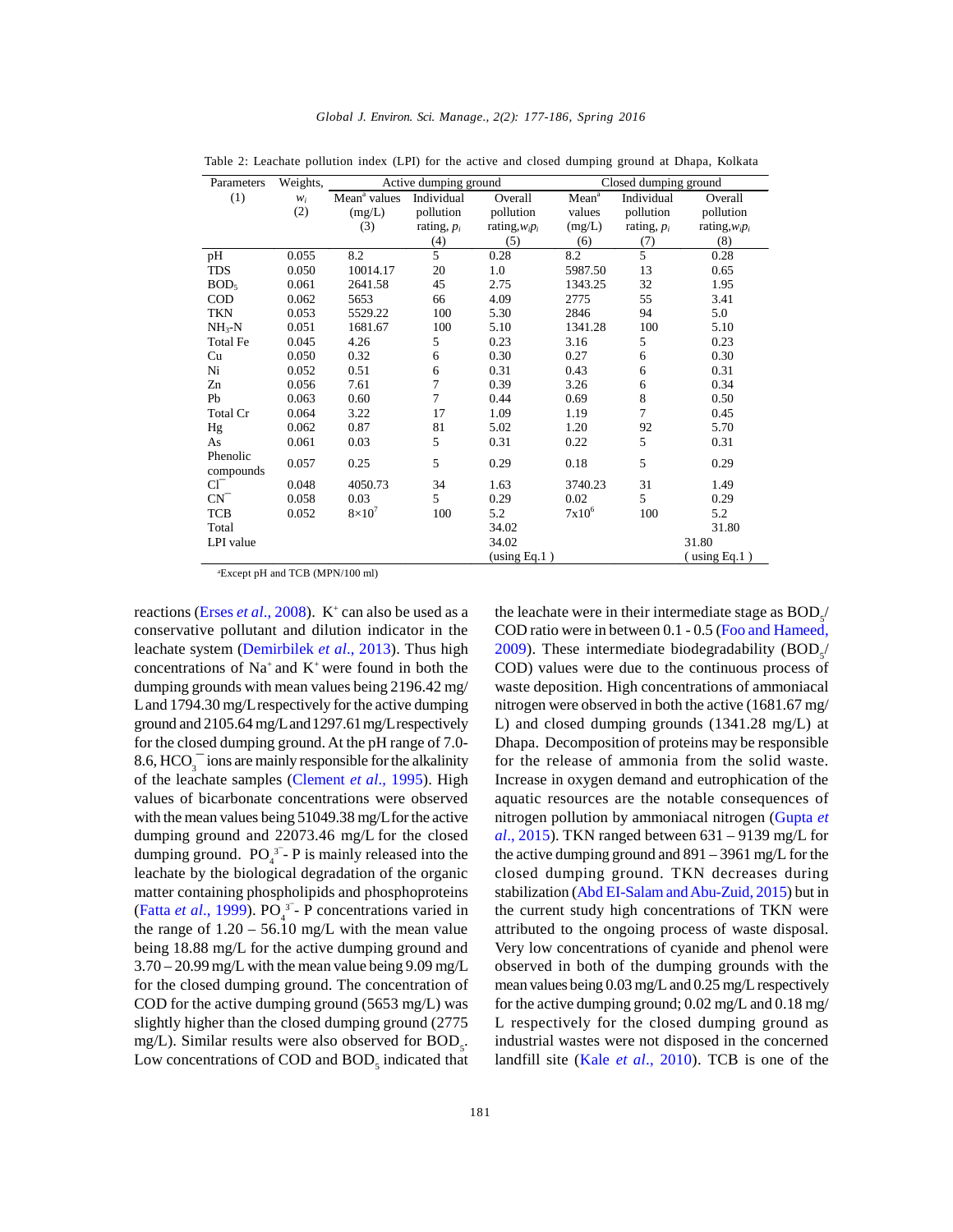#### *Global J. Environ. Sci. Manage., 2(2): 177-186, Spring 2016 S. De. et al.*

| Index                              | Parameters        | $W_i$ | Pollutant<br>conc.<br>(Active<br>dumping<br>$ground)^a$ | $p_i$ | $w_i p_i$<br>(Active<br>dumping<br>ground) | Pollutant<br>conc.<br>(Closed<br>dumping<br>$ground)^a$ | $p_i$          | $W_i p_i$<br>(Closed<br>dumping<br>ground) | Leachate<br>disposal<br>standards<br>(Inland<br>surface water) | Treated<br>leachate<br>sub-<br>index<br>value $p_i$ | Treated<br>leachate<br>$w_i p_i$ |
|------------------------------------|-------------------|-------|---------------------------------------------------------|-------|--------------------------------------------|---------------------------------------------------------|----------------|--------------------------------------------|----------------------------------------------------------------|-----------------------------------------------------|----------------------------------|
|                                    | COD               | 0.267 | 5653                                                    | 66    | 17.62                                      | 2775                                                    | 55             | 14.69                                      | 250                                                            | 10                                                  | 2.67                             |
| <b>LPI</b>                         | BOD <sub>5</sub>  | 0.263 | 2641.58                                                 | 45    | 11.84                                      | 1343.25                                                 | 32             | 8.42                                       | 30                                                             | 6                                                   | 1.58                             |
|                                    | phenolic          | 0.246 | 0.25                                                    | 5     | 1.23                                       | 0.18                                                    | $\mathfrak{F}$ | 1.23                                       | 1.0                                                            | 5                                                   | 1.23                             |
| organic                            | compounds         |       |                                                         |       |                                            |                                                         |                |                                            |                                                                |                                                     |                                  |
| $LPI_{or}$                         | <b>TCB</b>        | 0.224 | $8\times10^7$                                           | 100   | 22.40                                      | $7\times10^6$                                           | 100            | 22.40                                      |                                                                |                                                     |                                  |
|                                    | summation         | 1.000 |                                                         |       | 53.09                                      |                                                         |                | 46.74                                      |                                                                |                                                     | 5.48                             |
|                                    | $LPI_{or}$        |       |                                                         |       | 53.09                                      |                                                         |                | 46.74                                      |                                                                |                                                     | 7.03                             |
|                                    | pH                | 0.214 | 8.2                                                     | 5     | 1.07                                       | 8.2                                                     | 5              | 1.07                                       | $5.5 - 9.0$                                                    | 5                                                   | 1.07                             |
|                                    | <b>TKN</b>        | 0.206 | 5529.22                                                 | 100   | 20.60                                      | 2846                                                    | 94             | 19.36                                      | 100                                                            | 6                                                   | 1.24                             |
| LPI                                | $NH_{3}-N$        | 0.198 | 1681.67                                                 | 100   | 19.80                                      | 1341.28                                                 | 100            | 19.80                                      | 50                                                             | $\overline{7}$                                      | 1.39                             |
| inorgan<br>ic<br>LPI <sub>in</sub> | <b>TDS</b>        | 0.195 | 10014.17                                                | 20    | 3.90                                       | 5987.50                                                 | 13             | 2.54                                       | 2100                                                           | $\overline{7}$                                      | 1.37                             |
|                                    | $Cl^{-}$          | 0.187 | 4050.73                                                 | 34    | 6.36                                       | 3740.23                                                 | 31             | 5.80                                       | 1000                                                           | 8                                                   | 1.50                             |
|                                    | summation         | 1.000 |                                                         |       | 51.73                                      |                                                         |                | 48.57                                      |                                                                |                                                     | 6.57                             |
|                                    | LPI <sub>in</sub> |       |                                                         |       | 51.73                                      |                                                         |                | 48.57                                      |                                                                |                                                     | 6.57                             |
|                                    |                   |       |                                                         |       |                                            |                                                         |                |                                            |                                                                |                                                     |                                  |
| LPI<br>heavy<br>metals             | Total Cr          | 0.125 | 3.22                                                    | 17    | 2.13                                       | 1.19                                                    | 7              | 0.88                                       | 2.0                                                            | 9                                                   | 1.13                             |
|                                    | Pb                | 0.123 | 0.60                                                    | 7     | 0.86                                       | 0.69                                                    | 8              | 0.98                                       | 0.1                                                            | 5                                                   | 0.62                             |
|                                    | Hg                | 0.121 | 0.87                                                    | 81    | 9.80                                       | 1.20                                                    | 92             | 11.13                                      | 0.01                                                           | 6                                                   | 0.73                             |
|                                    | As                | 0.119 | 0.03                                                    | 5     | 0.60                                       | 0.22                                                    | 5              | 0.60                                       | 0.2                                                            | 5                                                   | 0.60                             |
|                                    | $\mathrm{CN}^-$   | 0.114 | 0.03                                                    | 5     | 0.57                                       | 0.02                                                    | 5              | 0.57                                       | 0.2                                                            | 6                                                   | 0.68                             |
|                                    | Zn                | 0.110 | 7.61                                                    | 7     | 0.77                                       | 3.26                                                    | 6              | 0.66                                       | 5.0                                                            | 6                                                   | 0.66                             |
|                                    | Ni                | 0.102 | 0.51                                                    | 6     | 0.61                                       | 0.43                                                    | 6              | 0.61                                       | 3.0                                                            | 10                                                  | 1.02                             |
| $LPI_{hm}$                         | Cu                | 0.098 | 0.32                                                    | 6     | 0.59                                       | 0.27                                                    | 6              | 0.59                                       | 3.0                                                            | 18                                                  | 1.76                             |
|                                    | <b>Total Fe</b>   | 0.088 | 4.26                                                    | 5     | 0.44                                       | 3.16                                                    | 5              | 0.44                                       |                                                                |                                                     |                                  |
|                                    | summation         | 1.000 |                                                         |       | 16.37                                      |                                                         |                | 16.46                                      |                                                                |                                                     | 7.2                              |
|                                    | $LPI_{hm}$        |       |                                                         |       | 16.37                                      |                                                         |                | 16.46                                      |                                                                |                                                     | 7.89                             |

Table 3: Sub-LPI for the active and closed dumping ground in Dhapa Kolkata

<sup>a</sup>All values are in mg/L except pH and TCB (MPN/100 ml)

indicators of organic pollution of water and wastewater quality (Matejczyk *et al*., 2011). As septic tank sludge were directly released on the Dhapa landfill site, very high concentrations of TCB were found in the range of  $4 \times 10^7$  -  $11 \times 10^7$  MPN/100 ml for the active dumping for the ground and  $6\times10^6$  -  $9\times10^6$  MPN/100 ml for the closed in le dumping ground.

Leachates of the Dhapa landfill site were in the methanogenic phase as relatively low concentrations of COD, slightly alkaline pH, intermediate biodegradability ( $BOD<sub>s</sub>/COD$ ) and high concentrations (M of  $NH<sub>3</sub>-N$  were observed. Leachates in the methanogenic phase are also characterized by lower concentrations of heavy metals (Kjeldsen *et al*., 2002) as a result of sorption and precipitation reactions with the co-existing sulphides, carbonates and hydroxides (Lo, 1996). But some of the heavy metals were observed in the higher range in the leachate samples of the Dhapa landfill site as the concentrations of the sulphides, carbonates and hydroxides were low or insufficient for the adsorption or precipitation reactions. Thus high

concentrations of Hg and Pb were found in both the dumping grounds at Dhapa with the mean values of 0.87 mg/L and 0.6 mg/L respectively for the active dumping ground; 1.20 mg/L and 0.69 mg/L respectively for the closed dumping ground. The occurence of Hg in leachate indicated the disposal of household batteries, fluorescent lamps, medical thermometers, thermostats etc. along with MSW. Anthropogenic sources like Pb batteries, Pb based paints and pipes may be attributed to the high levels of Pb in leachate (Mor *et al*., 2006). Leachate from the active dumping ground exhibited high mean values of total Cr (3.22 mg/L) and Zn (7.61 mg/L). The sources of Cr in the leachate samples may be attributed to the presence of Pb-Cr batteries, coloured polythene bags, discarded plastic materials and empty paint containers in the disposal site (Parth *et al*., 2011). Leather tanning and electroplating effluents are also a significant source of Cr (Aravind *et al*., 2015). Agro-chemicals like fertilizers and pesticides are the major sources of Zn (Parth *et al*., 2011). Total Cr and Zn were present with the mean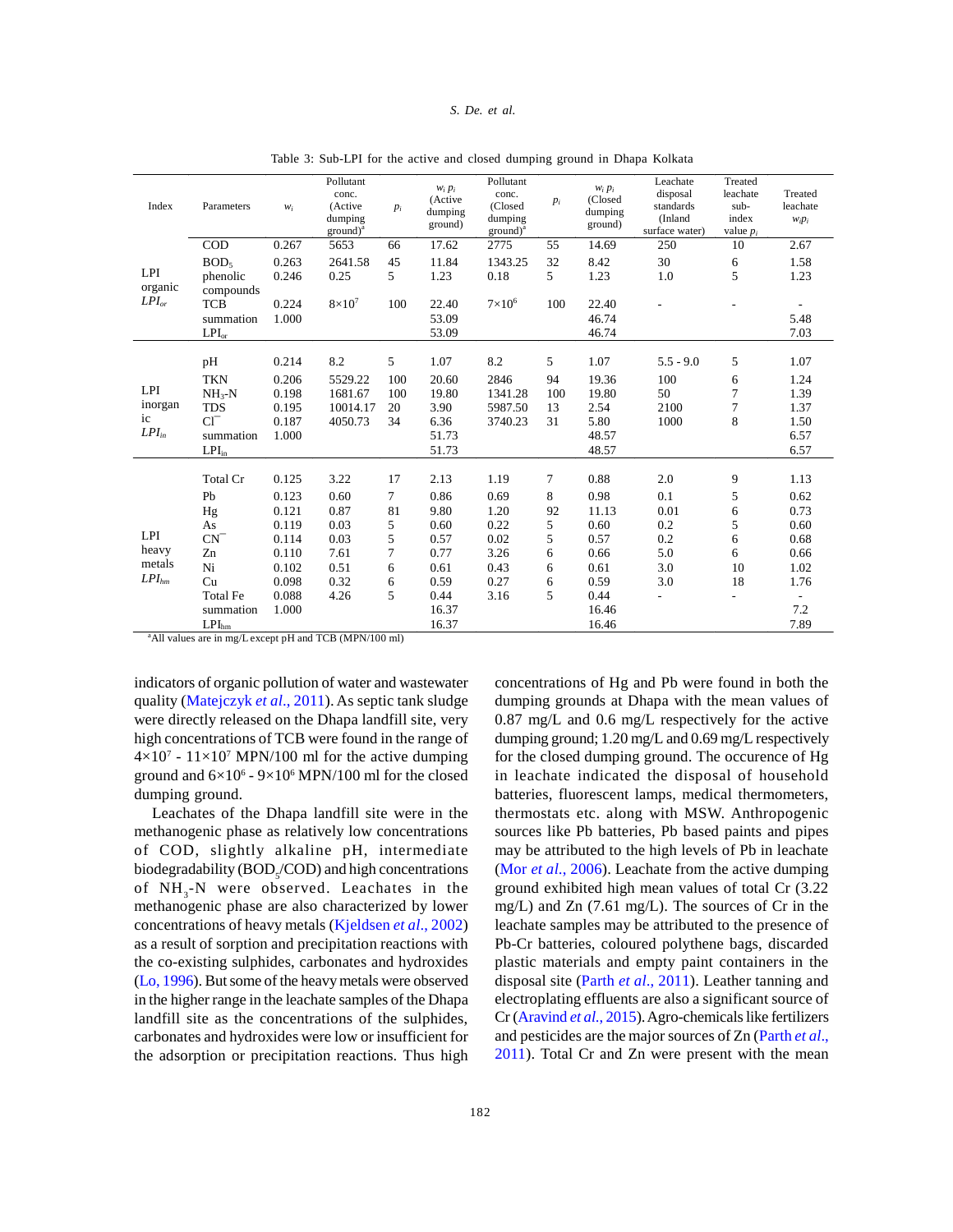values of 1.19 mg/L and 3.26 mg/L for the closed dumping ground. Leachates were very dark blackish brown in color which may due to the changes in the oxidation state of  $Fe^{+2}$  (ferrous ion) to  $Fe^{+3}$  (ferric ion). Fe+3 eventually form ferric hydroxide colloids and fulvic complexes attributing the blackish brown color of the leachate (Chu *et al*., 1994). Total Fe was found in the range of  $0.80 - 11.25$  mg/L for the active dumping ground and  $1.02 - 9.37$  mg/L for the closed dumping ground which may be due to the presence of Fe and steel based scrap (Mor *et al*., 2006). Other heavy metals which were examined and found to be below the permissible limit of leachate discharge standards as per the MoEF rules were As, Cu and Ni with the mean values being 0.03 mg/L, 0.32 mg/L and 0.51 mg/L respectively for the active dumping ground; 0.22 mg/ L, 0.27 mg/L and 0.43 mg/L respectively for the closed dumping ground. The presence of heavy metals in leachate can be attributed to the disposal of unsegregated MSW in the landfill site.

#### *LPI and Sub-LPI*

The mean concentrations of the 18 leachate pollutants for calculating LPI for the active and closed dumping grounds are represented in column 3 and 6 respectively of Table 2. The sub-index scores of the *i th* leachate pollutant i.e.  $p_i$  value, were obtained from the sub-index curves as described by Kumar and Alappat, 2005a. Thus on the basis of the  $p_i$  values, TCB and ammoniacal nitrogen scored the highest value of 100



Fig. 2: Percentage distribution of the components of (a) LPI organic, (b) LPI inorganic and (c) LPI heavy metals for the active dumping ground at Dhapa, Kolkata



Fig. 3: Percentage distribution of the components of (a) LPI organic, (b) LPI inorganic and (c) LPI heavy metals for the closed dumping ground at Dhapa, Kolkata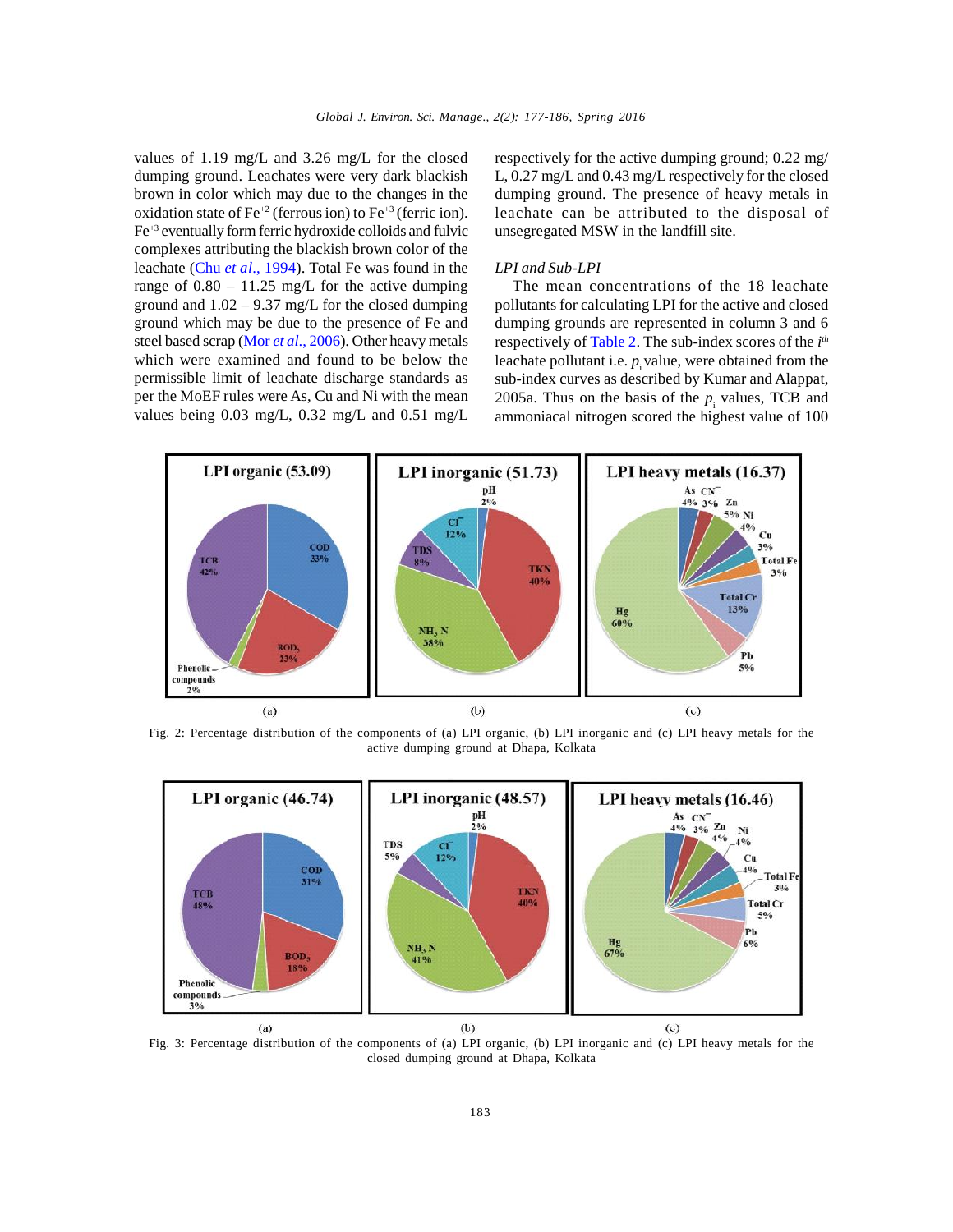indicating the maximum pollution potentiality in both the dumping ground at Dhapa. TKN scored a pollution rating of 100 and 94 for active and closed dumping ground respectively. Mercury had the  $p_i$  value of 81 (active met dumping ground) and 92 (closed dumping ground) which implies that it was one of the dominant leachate presentively. Mercury had the  $p_i$  value of 81 (active method<br>umping ground) and 92 (closed dumping ground) which slight<br>implies that it was one of the dominant leachate and<br>pollutants present in the Dhapa landfill site. active dumping ground; 55, 32 and 31 for the closed dumping ground respectively. TDS and total Cr had the *pi*value of 20 and 17 respectively for the active dumping ground. The  $p_i$  values of all other parameters for the active dumping ground (50% of the parameters) remained within 8 and for the closed dumping ground (77% of the parameters) remained within 13 indicating least pollution potentiality.

The calculated LPI values for the active and closed dumping grounds were 34.02 and 31.80 respectively. These LPI values were much higher than the standard LPI value for the treated leachate disposal limit for inland surface water, 7.378 (Kumar and Alaappat, 2003b). These high LPI values signify that the dumping grounds were highly contaminated and the leachate should be properly treated before discharging it into the inland surface water. LPI of the closed dumping ground is still high since it was active till 2009 and any kind of post closure reclamation works had not been performed on the closed dumping ground.

The sub-LPI scores for the active and closed dumping ground as well as for the treated leachate disposal standards for inland surface water are represented in Table 3. For the active dumping ground, the values of  $LPI_{or}$ ,  $LPI_{in}$ , and  $LPI_{hm}$  were 53.09, 51.73 and 16.37 No. respectively and for the closed dumping ground, were 46.74; 48.57 and 16.46 respectively. The three sub-LPI values for both the dumping grounds were much higher than the sub-indices values of the standards for treated leachate (*LPI or*, 7.03; *LPIin*, 6.57 and *LPIhm*, 7.89) before disposal to the inland surface water.

TCB was the major pollutant in  $LPI_{or}$  contributing Lead about 42% in active dumping ground (Fig. 2a) and 48% in closed dumping ground  $(Fig. 3a)$ . The major pollutants for the  $LPI_i$  were TKN and NH<sub>3</sub>-N which contributed about 40% and 38% respectively in active dumping ground (Fig. 2b) and 40% and 41% respectively in closed dumping ground (Fig. 3b). Among the heavy metals, Hg was the dominant pollutant in *LPI*<sub>*hm*</sub> which contributed about 60% in active dumping ground (Fig. 2c) and 67% in closed dumping ground (Fig. 3c).

#### **CONCLUSION**

Leachate generated from the Dhapa MSW uncontrolled landfill site demonstrated that it was in its methanogenic phase with intermediate biodegradability, slightly alkaline  $pH$  with high concentrations of NH<sub>3</sub>-N and heavy metals. As LPI is a very useful method to identify the leachate pollution potential of different landfills, LPI value of 34.02 for the active dumping ground and 31.80 for the closed dumping ground at Dhapa, Kolkata implies that the dumping grounds were highly unstabilized and hazardous largely exceeding the LPI value for the leachate disposal standards (7.378) for the inland surface water. The sub-LPI scores of the active dumping ground, *LPI<sub>or</sub>*, 53.09; *LPI<sub>in</sub>*, 51.73 and *LPI<sub>hm</sub>*, 16.37 and closed dumping ground, *LPI<sub><sub>n</sub>*</sub>, 46.74; *LPI<sub>in</sub>*, 16.37 and closed dumping ground,  $LPI_{or}$ , 46.74;  $LPI_{in}$ , 48.57 and  $LPI_{n}$ , 16.46 indicated that the values are much higher than the leachate disposal standard values of 7.03, 6.57 and 7.89 respectively for inland surface water. As per the individual pollution rating, the major pollutants identified in the Dhapa active and closed dumping grounds were TCB, TKN, NH<sub>2</sub>-N and Hg. High values of *LPI or* were majorly due to the abundance of TCB which indicated sanitary and epidemiological hazard. High *LPI<sub>in</sub>* values were due to the high concentrations of TKN and  $NH<sub>3</sub>-N$  which showed the vulnerability of the surrounding groundwater aquifers and the moderate values of  $LPI_{hm}$  were mainly due to the presence of Hg, one of the priority hazardous substances which undergoes bio-accumulation and biomagnification.

### **RECOMMENDATIONS**

Necessary remedial action should be taken to meet the discharge standards before leachate is being properly disposed in the Dhapa landfill site. Immediate attention is required as leachate pose threat to the sorrounding ecosystems and human health. Regular monitoring is essential to avoid the contamination of the sub-surface and adjacent aquatic environment. Leachate treatment processes should also be encouraged to mitigate furthur environmental problems. Moreover an engineered sustainable sanitary landfill site should be designed for solid waste dumping as the life span of the existing uncontrolled landfill site at Dhapa is almost exhausted.

#### **ACKNOWLEDGEMENT**

The authors gratefully acknowledge the support and help provided by the Kolkata Municipal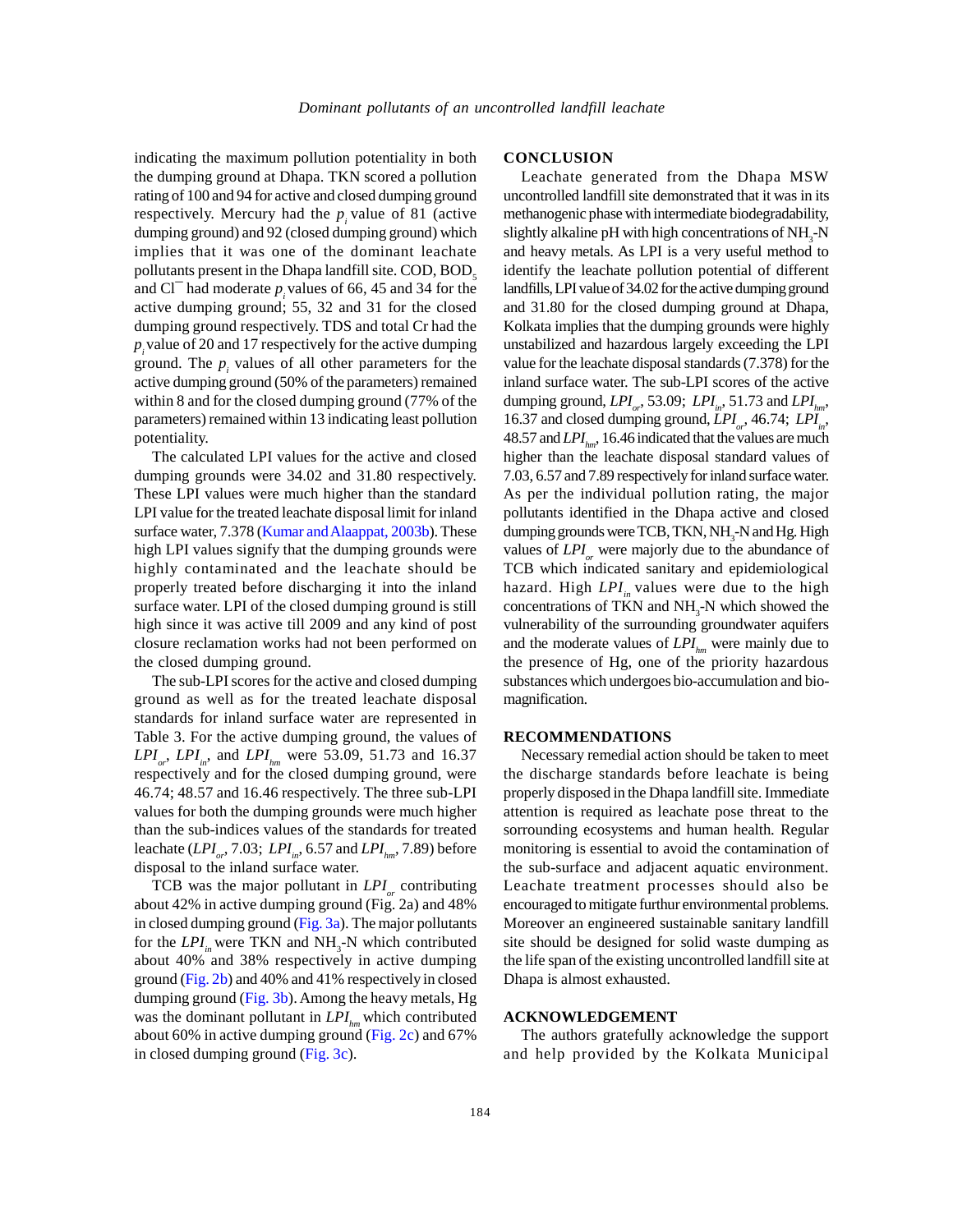Corporation (KMC) at varied times during the research work. Thanks are also due to the University Grants Commission (UGC) (Index No.- 5/13/Env.Sc./22 dated 04.01.2013), New Delhi, India for granting reseach fellowship to the first author.

## **CONFLICT OF INTEREST**

The authors declare that there are no conflicts of interest regarding the publication of this manuscript.

### **REFERENCES**

- Abd EI-Salam, M.M.; Abu-Zuid, G.I., (2015). Impact of landfill leachate on the groundwater quality: A case study in Egypt. J. Adv. Res., 6(4): 579–586 **(8 pages)**.
- APHA, AWWA, WPCF, (1999). Standard methods for the examination of water and wastewater, 20<sup>th</sup> Ed., Washington DC, USA.
- Aravind, J.; Sudha, G.; Kanmani, P.; Devisri, A.J.; Dhivyalakshmi, S.; Raghavprasad, M., (2015). Equilibrium and kinetic study on chromium (VI) removal from simulated waste water using gooseberry seeds as a novel biosorbent. Global J. Environ. Sci. Manage., 1(3): 233–244 **(12 pages)**.
- Awaz, B.M., (2015). Leachate and groundwater assessment at Kirkuk sanitary landfill site in ZindanaVillage, Iraq Int. J. Environ. Res., 9(2): 457-466 **(10 pages).**
- Chattopadhyay, S.; Dutta, A.; Ray, S., (2007). Existing municipal solid waste management of Kolkata, Deficiencies and its solutions. J. Indian Assoc. Environ. Manage., 34 (3): 161–167 **(7 pages)**.
- Chattopadhyay, S.; Dutta, A.; Ray, S., (2009). Municipal solid waste management in Kolkata, India: A review. Waste Manage., 29: 1449–1458 **(10 pages)**.
- Chian, E.S.K.; De Wallee, F.B., (1976). Sanitary landfill leachates and their treatment. J. Env. Eng. Div., 102: 411– 431 **(21 pages)**.
- Christensen, T.H.; Kjeldsen, P.; Albrechtsen, H.J.; Heron, G.; Nielson, P.H.; Bjerg, P.L.; Holm, P.E., (1994). Attenuation of landfill leachate pollutants in aquifers. Crit. Rev. Environ. Sci. Technol., 24; 119 202 **(84 pages)**.
- Chu, L.M.; Cheung, K.C.; Wong, M.H., (1994). Variations in the chemical properties of landfill leachate. Environ. Manage., 18(1); 105–117 **(13 pages)**.
- Clement, B.; Merlin, G., (1995). The contribution of ammonia and alkalinity to landfill leachate toxicity to duckweed, Sci. Total Environ.*,* 170: 71 79 **(9 pages)**.
- Demirbilek, D.; Onal, A.O.; Demir, V.; Uslu, G.; Arslanoglu-Isýk. H., (2013). Characterization and pollution potential assessment of Tunceli, Turkey municipal solid waste open dumping site leachates. Environ. Monit. Assess., 185: 9435– 9449 **(15 pages)**.
- Eggen, T.; Moeder, M.; Arukwe, A., (2010). Municipal landfill leachates: a significant source for new and emerging pollutants. Sci. Total Environ.*,* 408(21): 5147–5157 **(11 pages)**.
- Erses, A.S.; Onay, T.T.; Yenigün, O., (2008). Comparison of aerobic and anaerobic degradation of municipal solid waste in bioreactor landfills. Bioresource Technol., 99: 5418–5426 **(9 pages)**.
- Fang, J.J.; Yang, N.; Cen, D. Y.; Shao, L. M.; He, P. J., (2012). Odor compounds from different sources of landfill: characterization and source identification. Waste Manage., 32(7): 1401–1410 **(10 pages)**.
- Fatta, D.; Papadopoulos, A.; Loizidou, M., (1999) A study on the landfill leachate and its impact on the groundwater quality of the greater area, Environ. Geochem. Health. 21 (2): 175-190 **(16 pages)**.
- Foo, K.Y.; Hameed, B.H., (2009). An overview of landfill leachate treatment via activated carbon adsorption process. J. Hazard. Mater., 171: 54–60 **(7 pages)**.
- Gupta, V.K.; Sadegh, H.; Yari, M.; Shahryari Ghoshekandi, R.; Maazinejad, B.; Chahardori, M., (2015). Removal of ammonium ions from wastewater. A short review in development of efficient methods. Global J. Environ. Sci. Manage., 1(2): 149–158 **(10 pages)**.
- Hazra, T.; Goel, S., (2009). Solid waste management in Kolkata, India: Practices and challenges. Waste Manage., 29: 470– 478 **(9 pages)**.
- Johansen, O. J.; Carlson, D. A., (1976). Characterization of sanitary landfill leachates. Water Res., 10: 1129–1134 **(6 pages)**.
- Kale, S.S.; Kadam, A.K.; Kumar, S., (2010). Evaluating pollution potential of leachate from landfill site, from the Pune metropolitan city and its impact on shallow basaltic aquifers. Environ. Monit. Assess., 162: 327–346 **(20 pages)**.
- Karbassi, A.R.; Tajziehchi, S.; Afshar, S., (2015). An investigation on heavy metals in soils around oil field area. Global J. Environ. Sci. Manage., 1(4): 275–282 **(8 pages)**.
- KEIP, (2005). Rapid environmental impact assessment report and environmental management plan of engineered landfill at Dhapa. Kolkata environmental improvement project. Kolkata Municipal Corporation, India.
- Kim, K.R.; Owens, G., (2010). Potential for enhanced phytoremediation of landfills using biosolids–a review. J. Environ. Manage., 91(4): 791–797 **(7 pages)**.
- Kjeldsen, P.; Barlaz, M. A.; Rooker, A. P.; Baun, A.; Ledin, A.; Christensen, T.H., (2002). Present and long term composition of MSW landfill leachate: A Review. Crit. Rev. Environ. Sci. Tech., 32 (4): 297 336 **(40 pages)**.
- Kumar, D.; Alappat, B.J., (2003a). A technique to quantify landfill leachate pollution. Proceedings of the ninth international landfill symposium, Cagliari, Italy, October, Paper No. 400.
- Kumar, D.; Alappat, B.J., (2003b). Analysis of leachate contamination potential of a municipal landfill using leachate pollution index. Proceedings of the workshop on sustainable landfill management, Chennai, India, 3–5 December, pp. 147–153 **(7 pages)**.
- Kumar, D.; Alappat, B.J., (2005a). Evaluating leachate contamination potential of landfill sites using leachate pollution index. Clean Tech. Environ. Pollot., 7: 190 197 **(8 pages)**.
- Kumar, D.; Alappat, B.J., (2005b). Analysis of leachate polltion index and formulation of sub-leachate pollution indices. Waste Manage. Res., 23: 230 239 **(10 pages)**.
- Laner, D.; Crest, M.; Scharff, H.; Morris, J. W.; Barlaz, M. A., (2012). A review of approaches for the long-term management of municipal solid waste landfills. Waste Manage., 32(3): 498–512 **(15 pages)**.